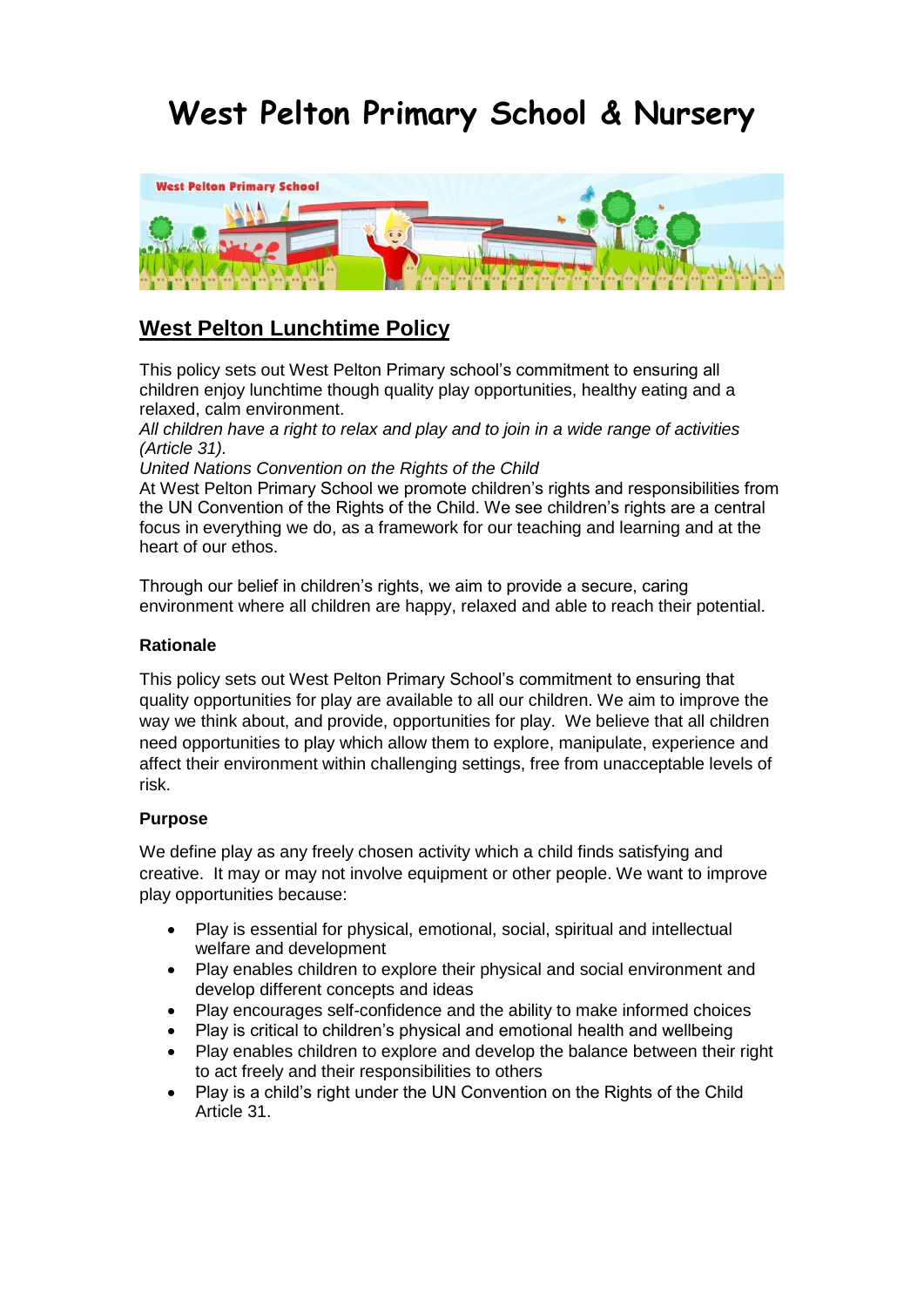# **Guidance**

We recognise that in order to play children may need to make a noise, get dirty, make a mess and sometimes be out of the direct gaze of adults and we aim to support the play through positively managing these needs.

### **Why is risk important in play?**

An essential element of exploration within the medium of play is the opportunity for children to experience freely-chosen activities, where they can take acceptable risks and challenge themselves beyond their existing capabilities. Allowing children to take acceptable risks develops their ability to independently judge risks and learn new skills.

As a team we feel taking risks in play have these benefits.

- Enables children to develop their own boundaries, knowing where and when to take a risk
- Builds confidence
- Develops independence
- Promotes peer interaction and reciprocity
- Extends experiences and develops life skills for the future

It is the school's responsibility to strike a balance between the risks and the benefits of play. This policy sets out the school's overall objectives for risk management in play provision, and the school recognises the challenge that this brings.

To manage the level of risk within our play provision we will adopt South Gloucestershire's managing risk in play provision guidelines.

These guidelines are:

- Recognising the need for professional judgements in setting the balance between safety and other goals
- Ensuring risks are as apparent as possible to staff and children
- Designing spaces where the risks of hazards are clearly apparent
- Ensuring that hazards that children may not appreciate will be controlled and managed
- Providing trained staff to supervise play settings

Carefully considered and comprehensive risk assessments of all play provision within the school should be reviewed on an annual basis, or whenever significant change/development in play provision/equipment takes place.

#### **Organisation**

#### Play Leader Meetings

Play Leader Meetings are held between staff and pupils. During these meetings the following may be items on the agenda

- o Play Leader organisation
- o Activities to be provided
- o Health and Safety
- o OPAL display boards updates
- o OPAL newsletters